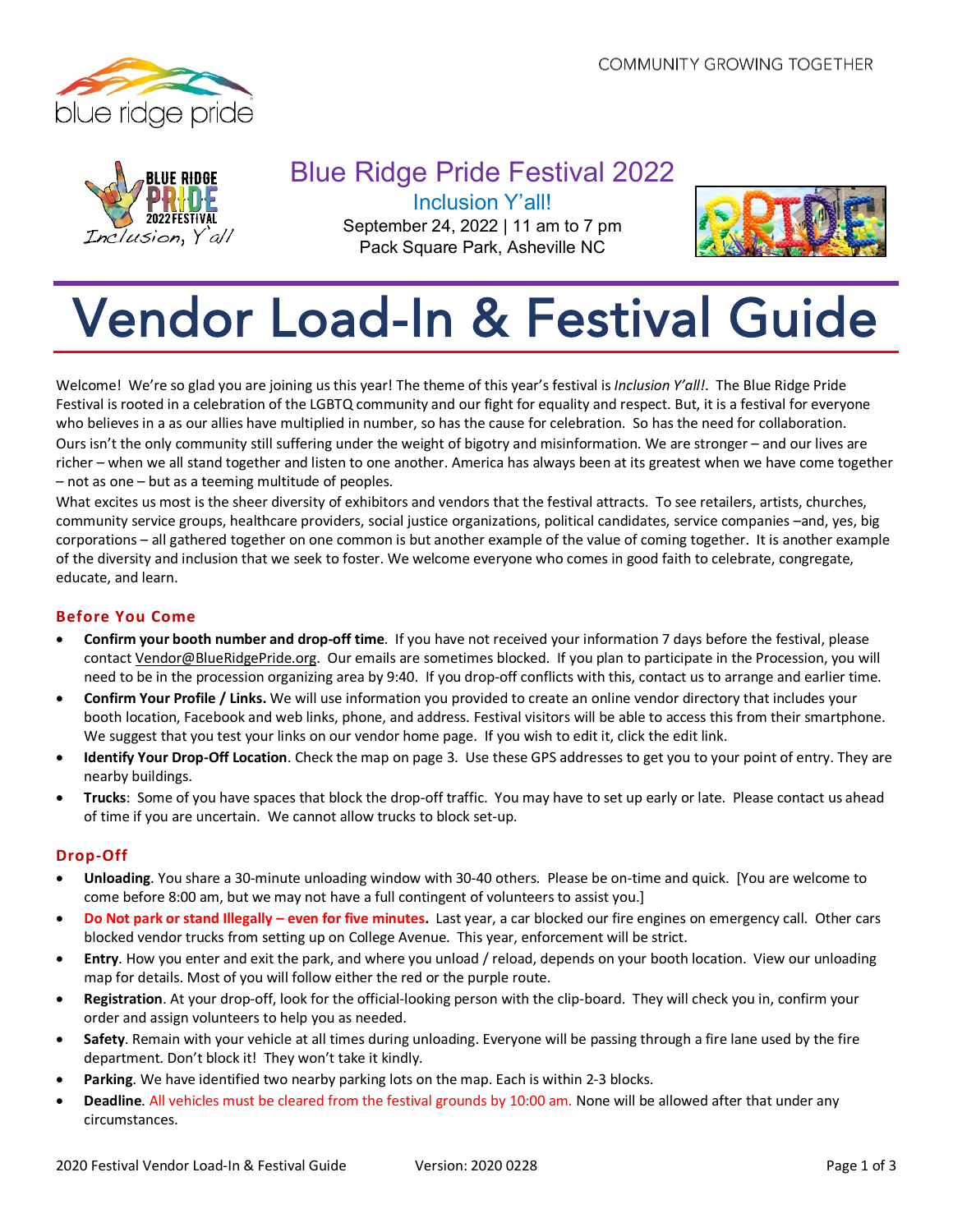### **Settling In**

- **Spaces**: Grass spaces will be marked by numbered flags with dots identifying the corners of each 10x10 square. Pavement spaces will be marked with chalk numbers and boundary marks. Please set up within your boundary.
- **Anchors**. The city requires that all tents be anchored with weights. You may not anchor tents to trees or other objects.
- **Electricity**. The city does not permit power generators in the park. You must supply your own extension cords. You may need one as long as 50'.

## **While You Are with Us**

- **Trash**. Please come prepared to contain your trash. You may not use the event's waste containers as they will be separated by compostable, recyclable and landfill. Please do not use nearby dumpster. These are the property of local merchants.
- **Food & Beverages**. Non-food vendors and exhibitors cannot sell or give away beverages of any kind without the express, written consent of Blue Ridge Pride Center, Inc. This includes sodas, juices, water and alcoholic beverages. No one may sell or serve alcoholic beverages without the express, written consent of Blue Ridge Pride Center, Inc.
- **No Pets**. The City of Asheville does not allow pets on Festival sites.
- **Disruptions / Security**. We hope that this will be an event-free festival. When people attempt to disrupt festivals like ours, they are trying to get a reaction. Please do not rise to their bait. We will have people circulating the festival. If you have concerns, please contact one of them, the festival information booth, or a local law enforcement official.
- **Accessibility**. We have tried to anticipate and minimize any accessibility issues. If you notice something we've missed, or someone in need of assistance, please let us know.
- **First Aid:** The EMT squad is stationed in the parking lot of the Fire Department.

### **Heading Out**

- We discourage early exits. They disrupt the festival. If you exit before 7 pm, you must do so on foot and without dollies or other moving equipment. You can bring your car back to the loading area only after 7 pm.
- We expect everyone to abide by the "leave no trace" principle. We reserve the right to charge any exhibitor / vendor a \$50 cleaning fee.

### **Help Us to Improve Future Festivals**

• It is one our goals to make this festival a success for you. Please feel free to share feedback and ideas during and after the festival. You can best reach us a[t vendor@blueridgepride.org.](mailto:vendor@blueridgepride.org)

### Welcome!

# The Blue Ridge Pride Team

*Note: These guidelines are highlights. See the 2020 Vendor Agreement and Guidelines for a complete set of rules and guidelines. Available online / on request.*